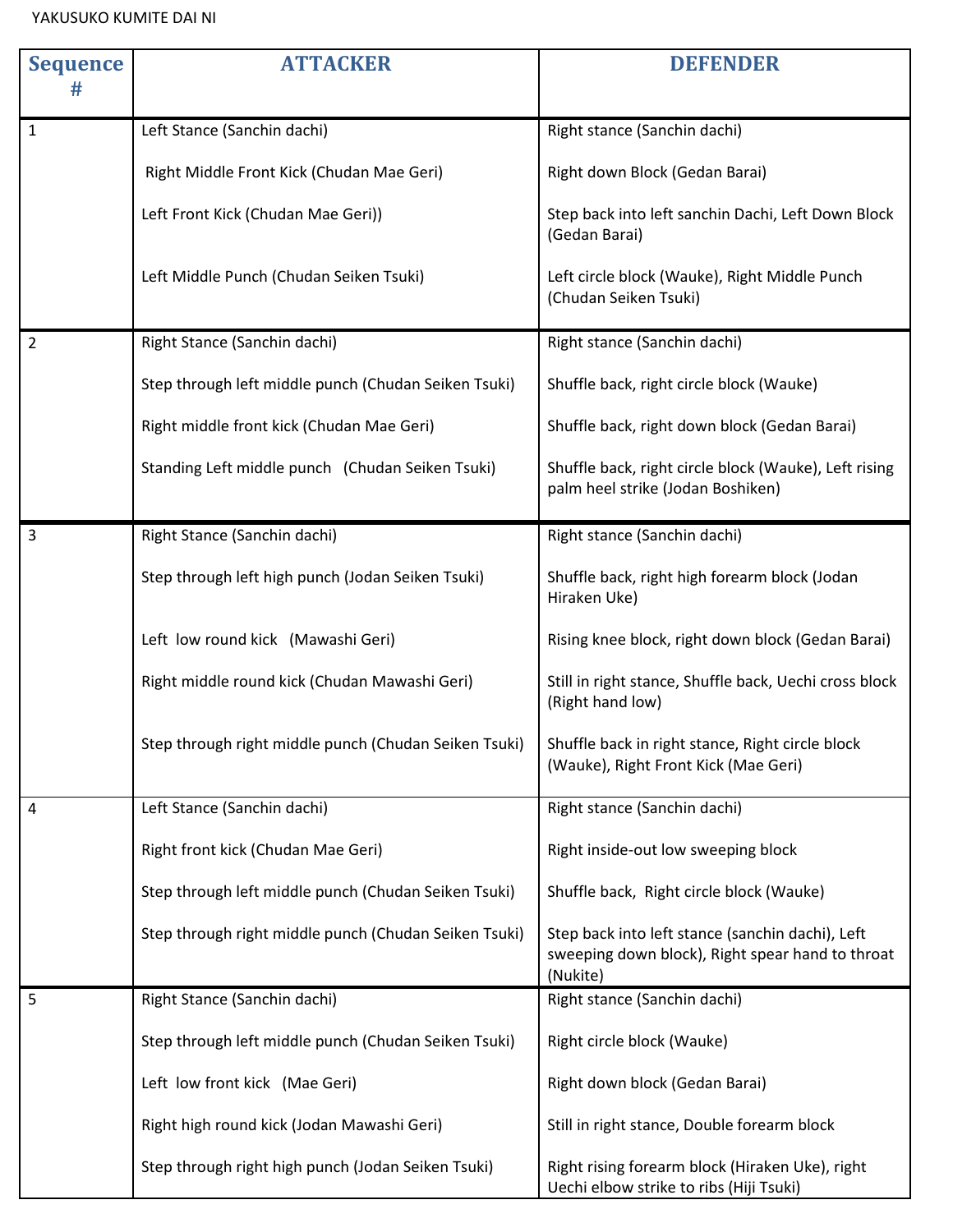| <b>ATTACKER</b>                                                                                                                                                                        | <b>DEFENDER</b>                                                                                                                                                                                                                                                                                                                                                                                                                                                                                                                                                                                     |
|----------------------------------------------------------------------------------------------------------------------------------------------------------------------------------------|-----------------------------------------------------------------------------------------------------------------------------------------------------------------------------------------------------------------------------------------------------------------------------------------------------------------------------------------------------------------------------------------------------------------------------------------------------------------------------------------------------------------------------------------------------------------------------------------------------|
|                                                                                                                                                                                        |                                                                                                                                                                                                                                                                                                                                                                                                                                                                                                                                                                                                     |
| Right stance (Sanchin dachi)                                                                                                                                                           | Right stance (Sanchin dachi)                                                                                                                                                                                                                                                                                                                                                                                                                                                                                                                                                                        |
| Step through left middle punch (Chudan Seiken Tsuki)                                                                                                                                   | Right circle block (Wauke)                                                                                                                                                                                                                                                                                                                                                                                                                                                                                                                                                                          |
| Left low front kick (Mae Geri))                                                                                                                                                        | Right down block (Gedan Barai)                                                                                                                                                                                                                                                                                                                                                                                                                                                                                                                                                                      |
| Right middle front kick (Chudan Mae Geri)                                                                                                                                              | Catch right leg with right arm coming up from<br>underneath to scoop kicking leg, use left hand to<br>block kick at same time, throw kicking leg to floor<br>turning attacker's back towards you. Do not give<br>attacker momentum to execute a spinning<br>technique. Grab attacker's left rear shoulder and<br>execute right middle punch to attacker's left<br>kidney area. (Chudan Seiken Tsuki)                                                                                                                                                                                                |
| Left stance (Sanchin dachi)                                                                                                                                                            | Left stance (Sanchin dachi)                                                                                                                                                                                                                                                                                                                                                                                                                                                                                                                                                                         |
| Skipping left low front kick (Mae Geri)                                                                                                                                                | Left outside- in down block (Gedan Barai                                                                                                                                                                                                                                                                                                                                                                                                                                                                                                                                                            |
| Standing left high middle punch (Jodan Seiken Tsuki)                                                                                                                                   | Shuffle back, Right rising forearm block (Hiraken<br>Uke)                                                                                                                                                                                                                                                                                                                                                                                                                                                                                                                                           |
| Right middle front kick (Chudan Mae Geri)                                                                                                                                              | Shuffle in with left foot forward to outside of<br>attacker. Scoop attacker's right leg with right arm<br>underneath attacker's kicking leg, grab attacker's<br>right shoulder with left hand, Simultaneously pull<br>down attacker's shoulder while lifting attacker's<br>right leg driving attacker onto his back, (Attacker<br>should fall properly by slapping mat with his left<br>arm and legs simultaneously upon hitting the<br>floor). While controlling Attackers' right arm with<br>left hand, execute right one knuckle punch<br>(Shoken) to Attacker's ribs (which should be<br>open). |
| Right middle front kick (Chudan mae geri), step down<br>into right stance (Sanchin dachi)<br>Right middle punch (Chudan seiken tsuki)<br>Standing left high punch (Jodan seiken tsuki) | Right stance (Sanchin dachi)<br>Shuffle back, Right downward forearm block<br>(Gedan Barai)<br>Rising knee block, Right down block (Gedan Barai)<br>Still in right stance, Right inside palm block (Koi No<br>Shippo Uchi Yoko Uchi), Strike with Crane's beak<br>strike from San Sei ryu form (Kushinken).                                                                                                                                                                                                                                                                                         |
|                                                                                                                                                                                        | Left Stance (Sanchin dachi)                                                                                                                                                                                                                                                                                                                                                                                                                                                                                                                                                                         |